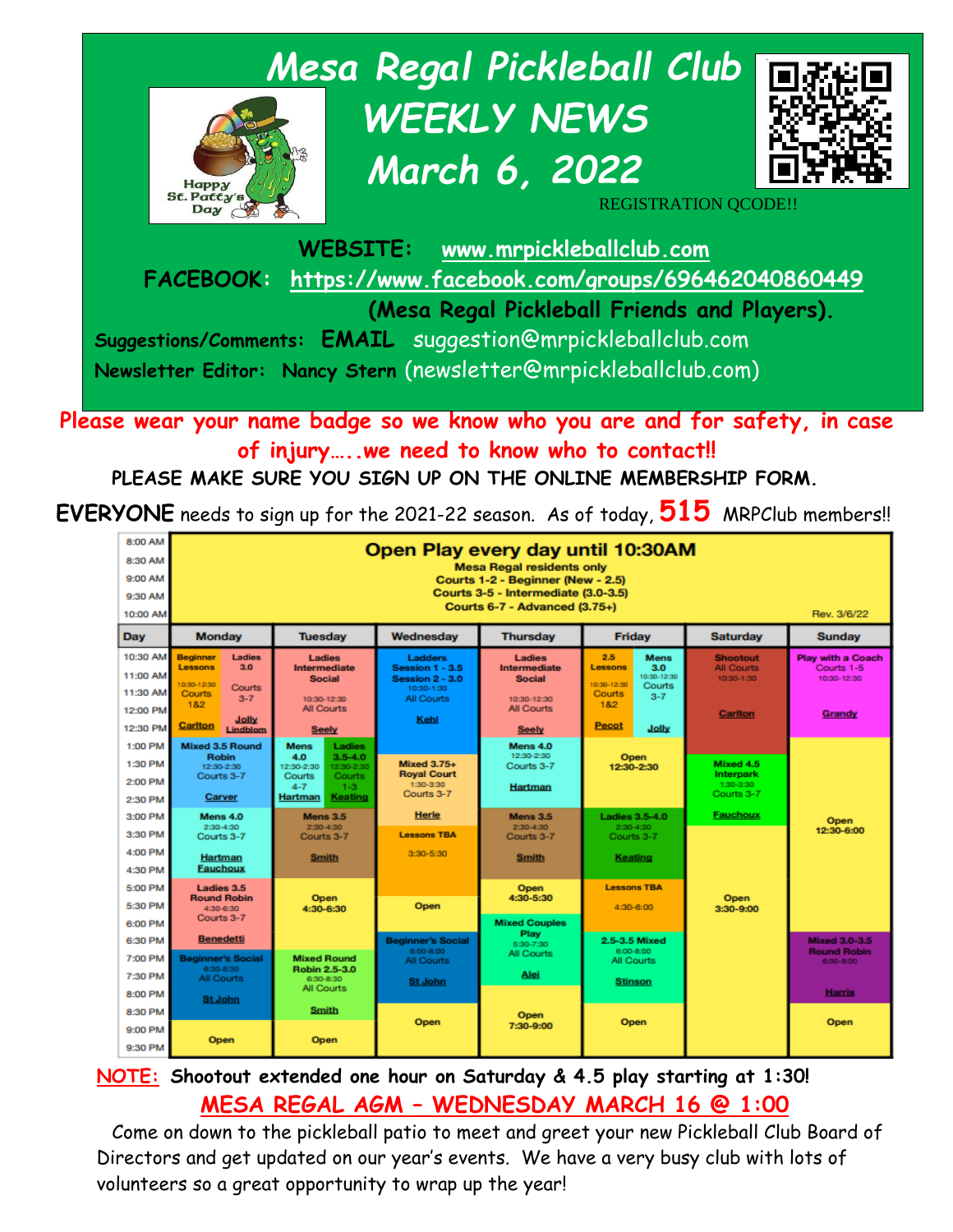#### **PICKLEBALL PARTY – WAS AWESOME!!!**

Thanks to Cindy St. John and her crew for another successful Pickleball Party. It wasn't exactly 'beach day weather' but those 'HARDY' pickleball players showed up in fine form…lol! Outfits were amazing and the decorations put us all in the Hawaiian Luau spirit. A huge THANKS to Dave Morgan for providing the 'boom box' and to Leilani Purvis for showcasing hula dancing and teaching us those hula dance moves. As well, our amazing tiki bar and fancy palm tree were borrowed from Daryl & Georgeanna. **THANKS TO ALL OF YOU!!**



Tom & his girls and a few tables of happy Hawaiian Luau party goers!!



Our hula instructor….Leilani Purvis with Darlene Roth….and after dinner dancing!



Committee team and their helpers…..Reggie & the Tiki Bar Boys….the committee at the bar!!





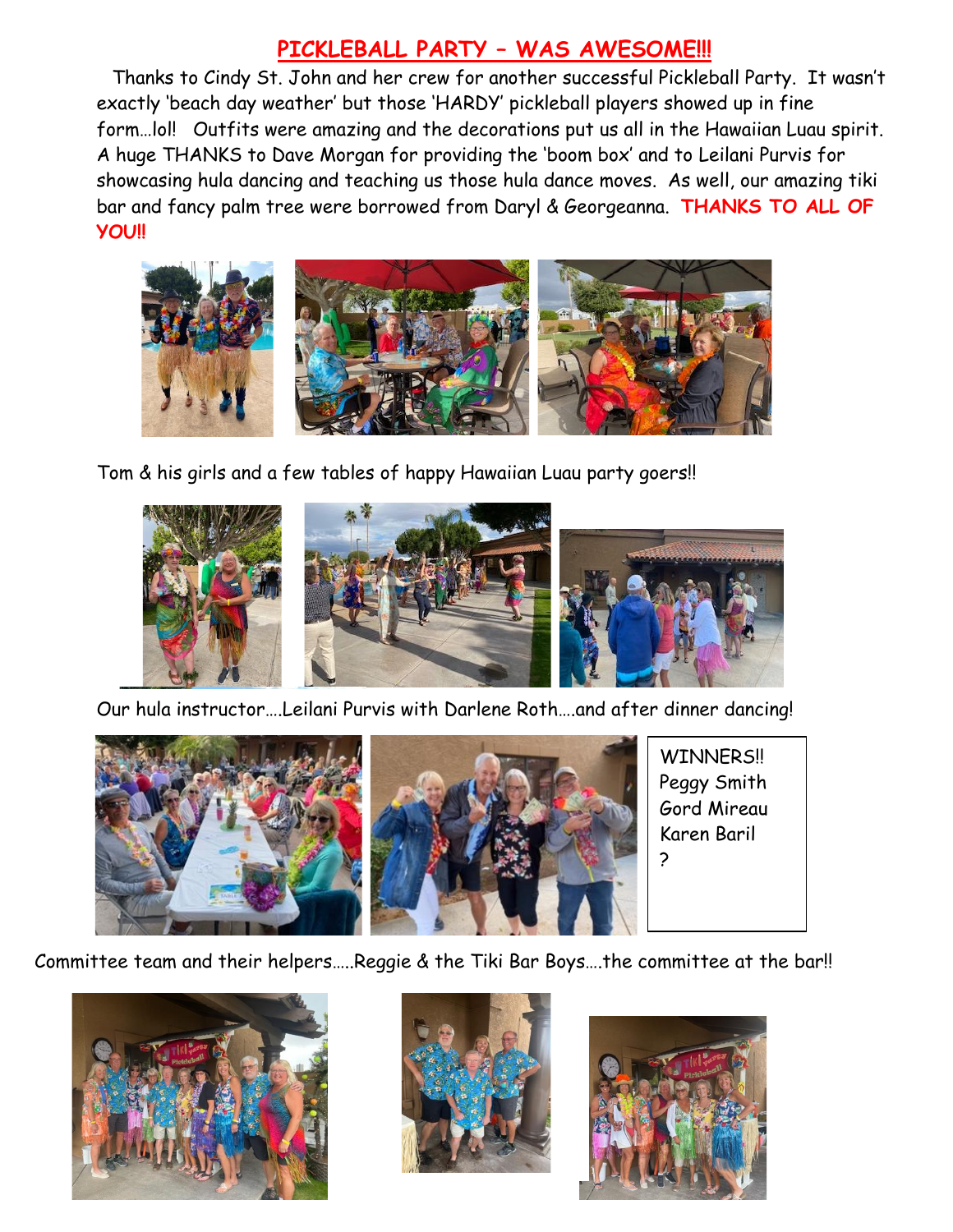## **DOOR PRIZE WINNERS…..THANKS TO ALL WHO DONATED!!**

| Door Prize                       | Table/Seat<br># | <b>Winner Name</b> | Donated by                |
|----------------------------------|-----------------|--------------------|---------------------------|
| Level Up Pickleball<br>Bag       | 5/4             | Greta Janzen       | Collen J/Level Up Clinic  |
| Level Up White<br>Water Bottle   | 4/1             | Ann Michaud        | Colleen J/Level Up Clinic |
| Takeya Water<br>Bottle           | 16/4            | Gloria Columbe     | Colleen J/Newmann Clinic  |
| Engage Pickleball<br>Paddle      | 10/6            | Cecile Chalifoux   | Clarence                  |
| Carved gourd bowl                | 11/2            | Jim Henderson      | Chris Elliassen           |
| Level Up White T-<br>Shirt       | 5/11            | Paul Bonhomme      | Wayne/Lisa Dollard        |
| MR 'Goodlife' pool<br>bags       | 14/6            | Terrie Bangasser   | <b>MR</b>                 |
| MR 'Goodlife' pool<br>bags       | 11/6            | Suzie Tyree        | <b>MR</b>                 |
| MR 'Goodlife' pool<br>bags       | 1/11            | Wayne Trapp        | <b>MR</b>                 |
| MR 'Goodlife' pool<br>bags       | 3/3             | Chuck Dvorak       | ΜR                        |
| MR 'Goodlife' pool<br>bags       | 11/7            | Cornelia McDermott | <b>MR</b>                 |
| MR 'Goodlife' pool<br>bags       | 7/2             | Marcie Herle       | <b>MR</b>                 |
| MR 'Goodlife' pool<br>bags       | 8/2             | Colleen Janus      | <b>MR</b>                 |
| MR 'Goodlife' pool<br>bags       | 2/11            | Dan Trammell       | <b>MR</b>                 |
| MR 'Goodlife' pool<br>bags       | 4/9             | Hammy Hamilton     | <b>MR</b>                 |
| MR 'Goodlife' pool<br>bags       | 9/9             | Judy Hooyenga      | <b>MR</b>                 |
| Dance prizes                     |                 |                    |                           |
| 7 t-shirts (5-L, 1-M,<br>$1-4XL$ |                 |                    | <b>MR</b>                 |
| Pball keychains-13               |                 |                    | Lionel                    |
| Zipper pulls - 4                 |                 |                    | Lionel                    |

## **DO YOU NEED A NEW PADDLE OR SOME PICKLEBALL SWAG?**

Just a reminder that MRPC has a coupon redemption opportunity with PICKLEBALL CENTRAL and for every dollar you spend on merchandise, our club gets a rebate. To date, we have been able to buy \$260 worth of product (pickleballs, hoppers, etc.) from this rebate. So, if you need pickleball equipment, please make sure you use our code – **CRMRPickleball** – when you make your purchase.